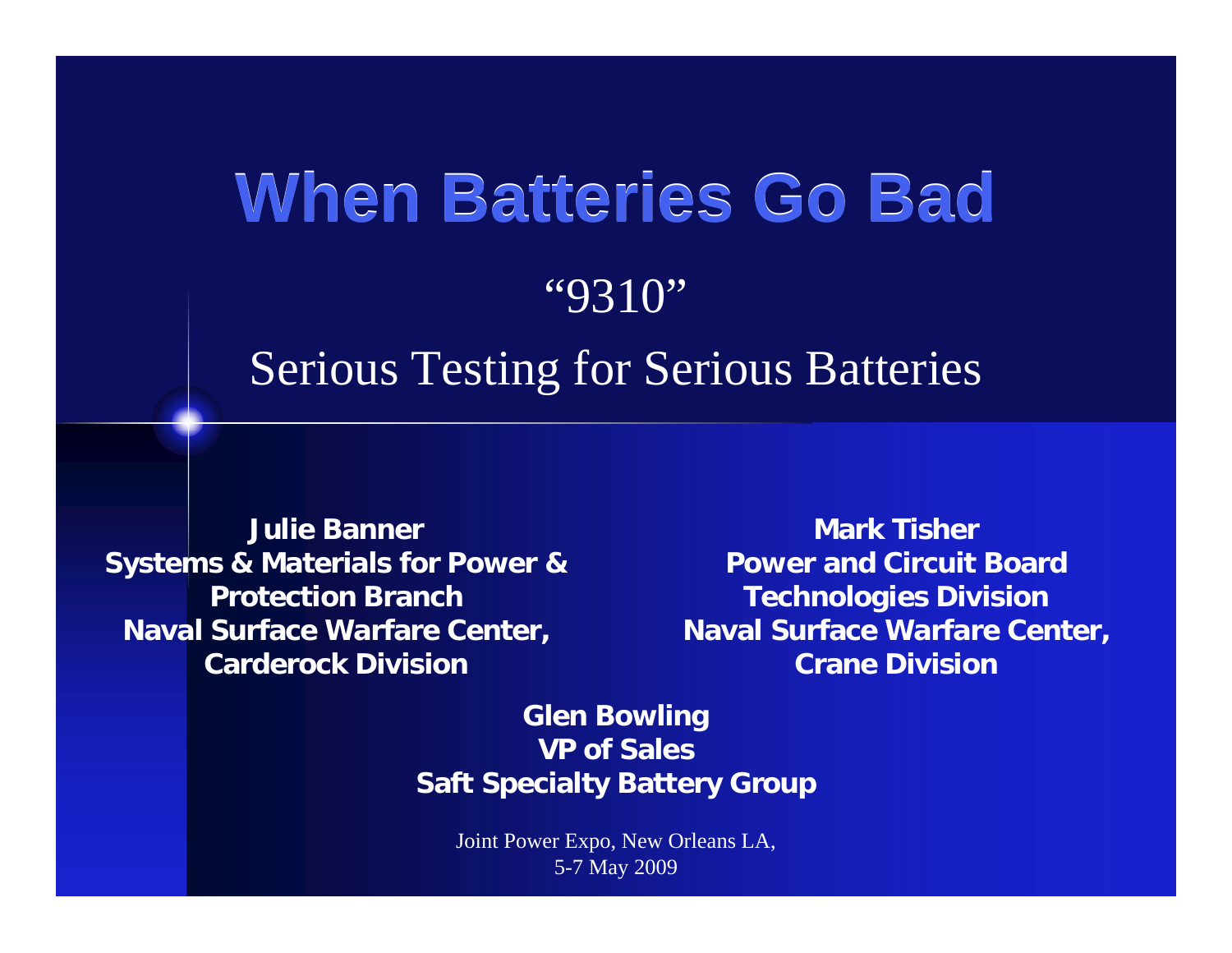### **What exactly do you mean by What exactly do you mean by "bad?" "bad?"**

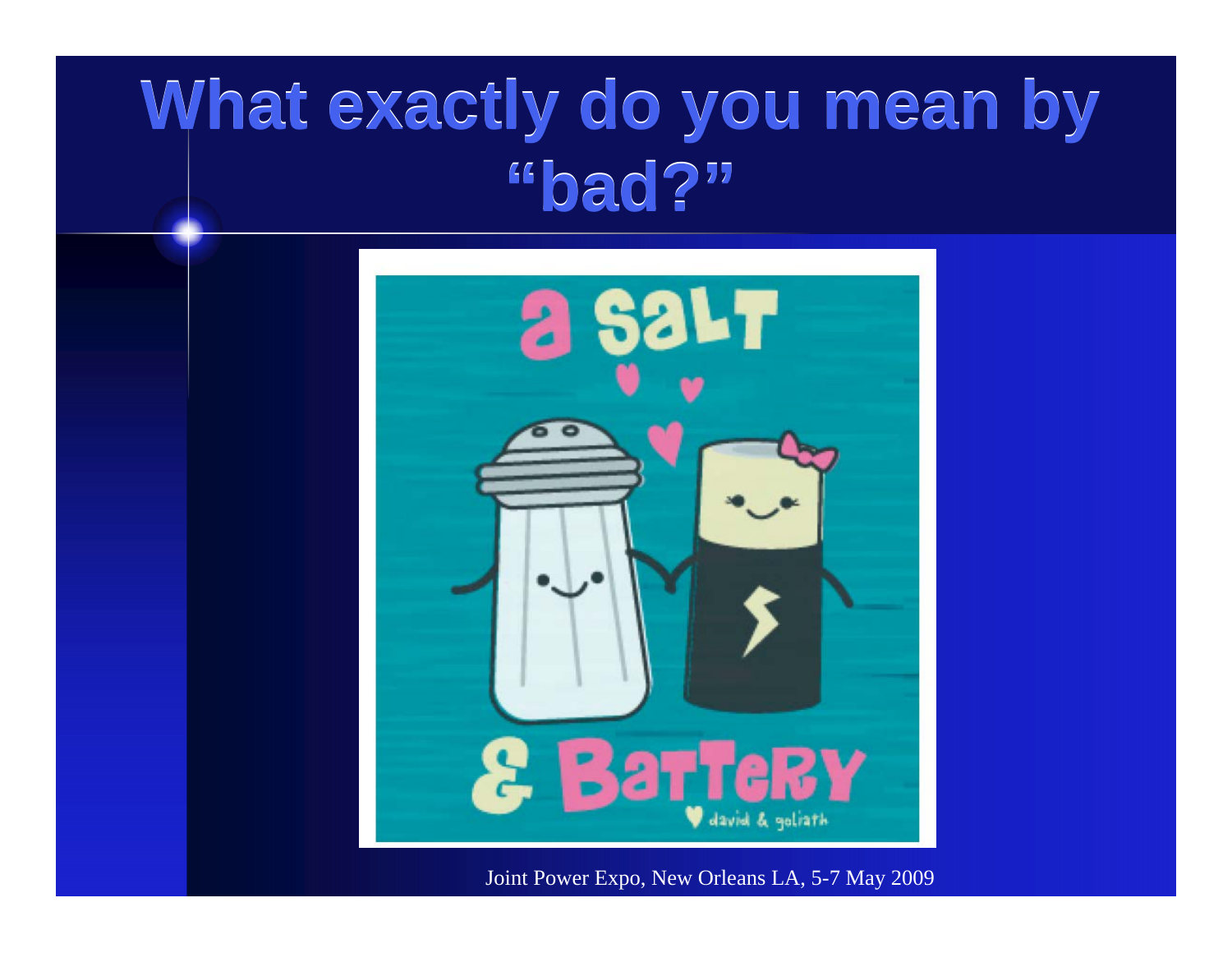## **Oh, you mean something like Oh, you mean something like this… this…**

QuickTime<sup>™</sup> and a Cinepak decompressor are needed to see this picture.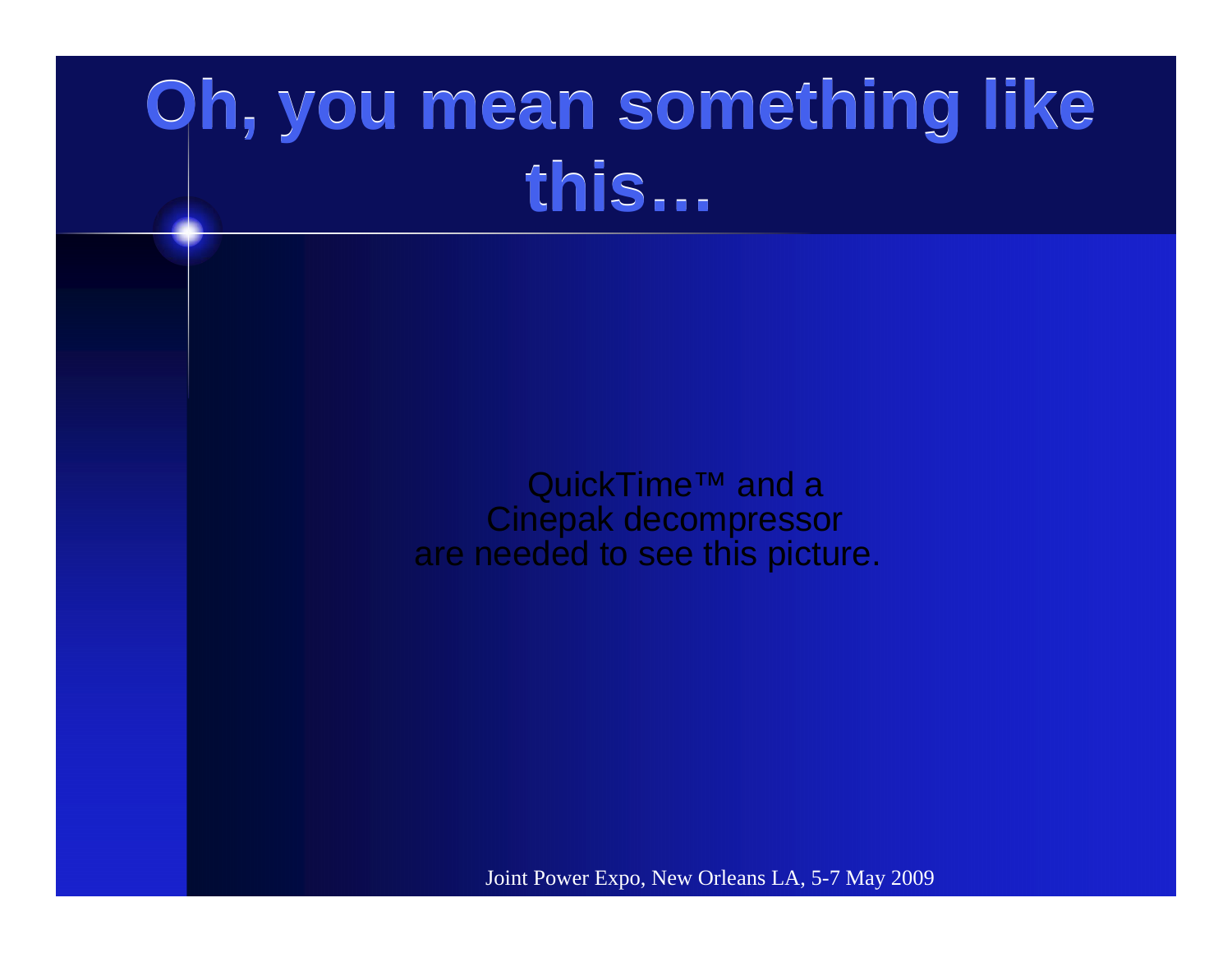### **The Genesis The Genesis**

- NAVSEAINST 9310.1b of 13 June 1991
	- Issued the policy requiring and established the responsibilities for implementing lithium battery safety certifications
	- First issued in 1979 and is being updated to be reissued in CY2009
	- Designates NAVSEA as technical authority for the Dept of the Navy for lithium battery safety
	- "Owner" of system or development determines final approval after recommendation of NAVSEA 00V\* (formerly SEA665)
		- Program managers are responsible for safely applying lithium batteries in their programs
		- Program managers must advise NASEA 00V of plans to incorporate lithium batteries
- Interim Guidance issued 2 Apr 09 by NOSSA ltr N84/521

\*AKA NOSSA (Naval Ordnance Safety and Security Activity)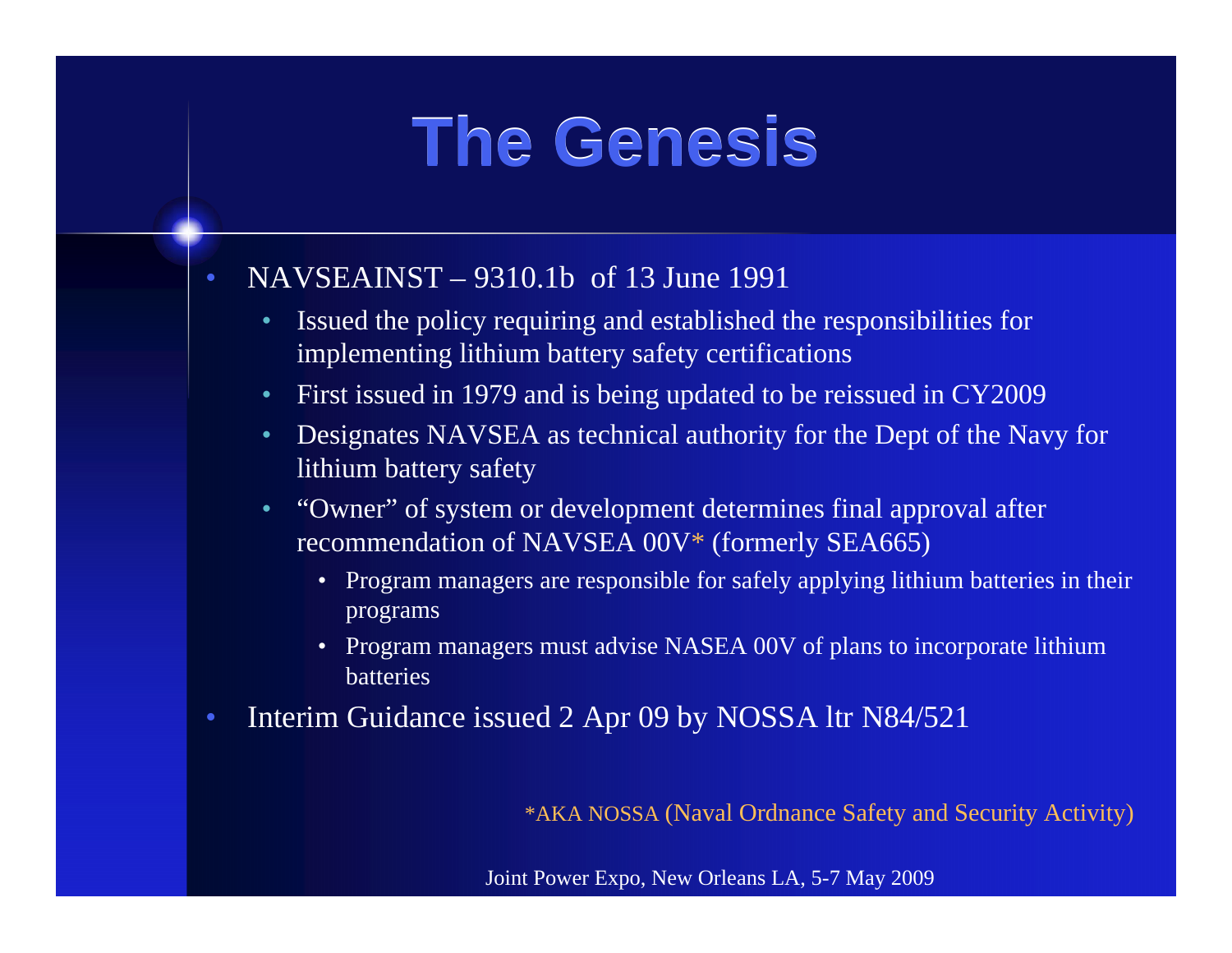### **Roles**

- Program Office:
	- Budgets for the testing and samples
	- Determines hazard mitigation methods and makes the final decision to accept risks
- Contractor:
	- Provides technical info on the battery
	- Builds the samples using the best practices, etc.
- Crane/Carderock: Provide the expertise and testing needed and advice when it isn't exactly what you hoped
- NAVSEA 05Z32 & NAVAIR 4.4.5.2: Evaluate platform integration issues related to safety and provide concurrence for certification
- NAVSEA00V/NOSSA: Provides a reasoned and thoughtful review and certification recommendation for the PO
- Open, honest and cooperative approach working as a team always is the best way!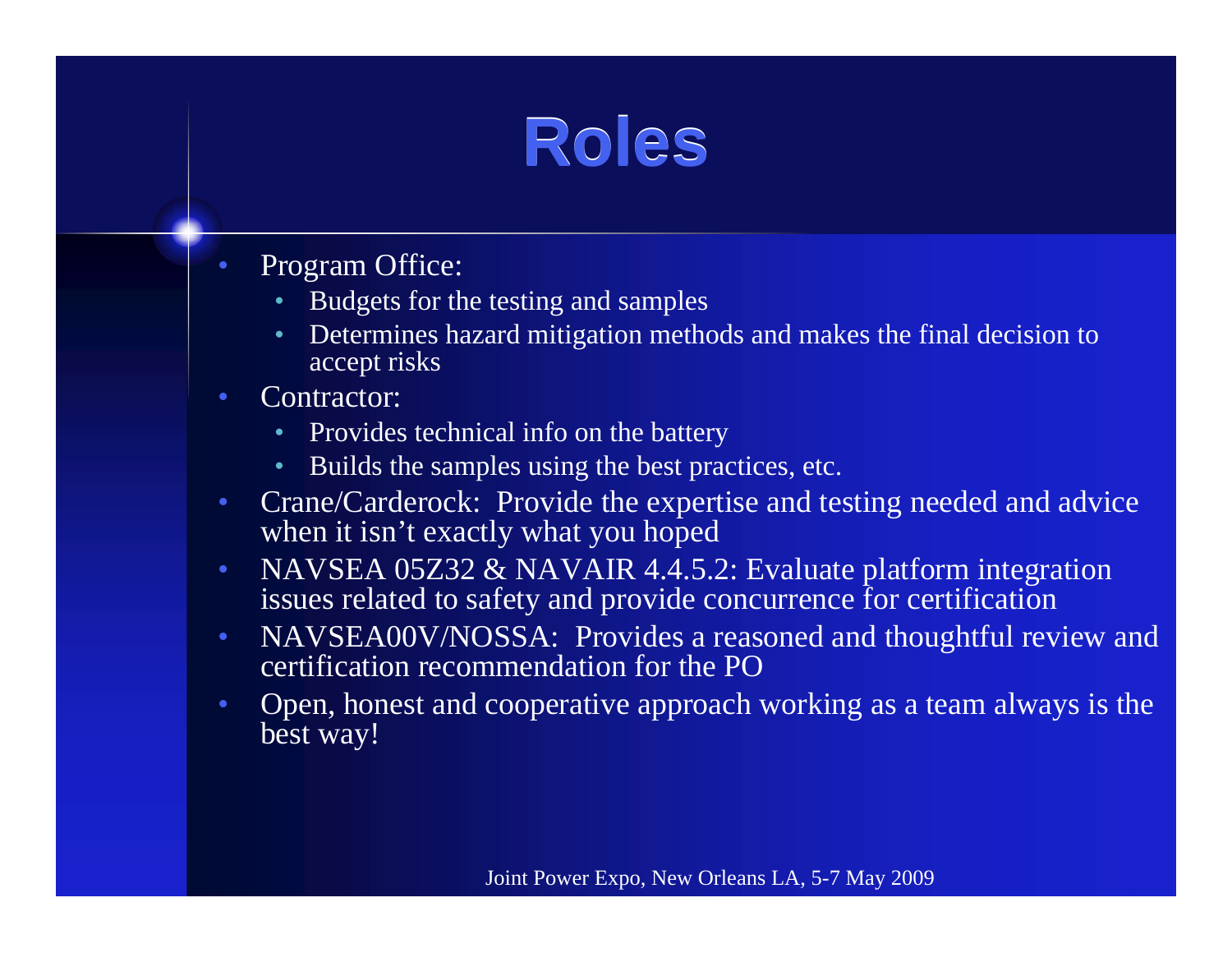#### **"Just Gimme the Certified Battery "Just Gimme the Certified Battery List…" List…"**

- Navy Lithium Battery Safety Certifications are system specific
- Safety Certifications for previously reviewed batteries:
	- Leverage data from previous programs (testing, analysis, design) when appropriate
	- Do not required duplicative testing
	- Are usually quicker
- Contact Carderock or Crane to determine if a battery has previous safety reviews on file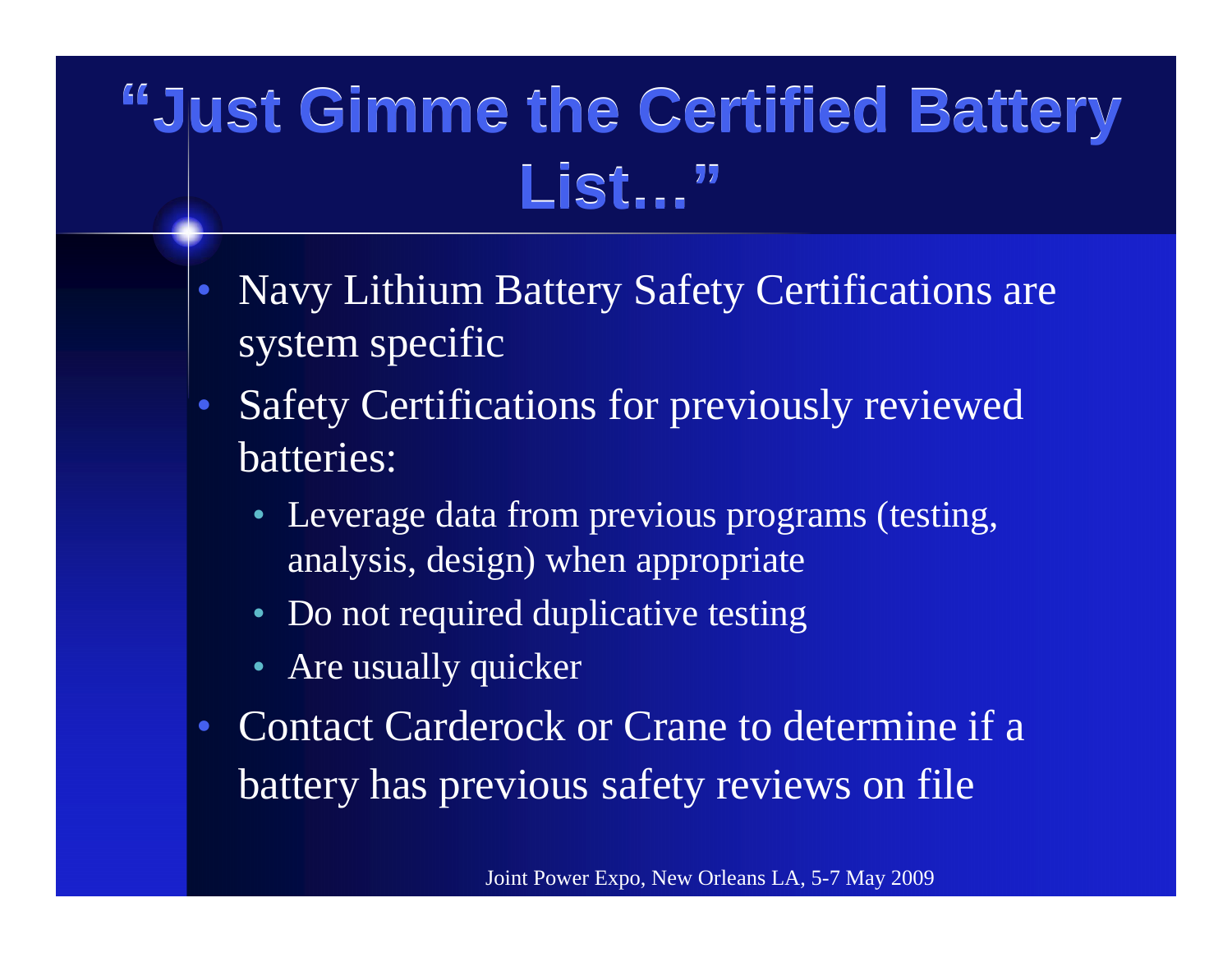#### **NOSSA/NAVSEA00V Interim NOSSA/NAVSEA00V Interim 9310 Guidance 9310 Guidance**

- Small battery exceptions, exemptions and blanket approvals remain unchanged from TM S9310
- Defines special class of batteries as "Large Format Batteries/Systems"
	- Lithium batteries (primary & secondary) with 1kWh total energy or greater
	- Systems with 2 kWh total energy or greater
- Imposes additional requirements on Large Format Batteries/Systems
	- 9310 compliance AND
	- System Safety Program IAW MIL-STD-882
- Imposes additional requirements for surface ship and sub deployed batteries/systems
	- 9310 compliance AND
	- Concurrence from NAVSEA05Z IAW their independent review criteria
	- Additional risk mitigation requirements to be imposed on systems that will be recharged aboard ship and sub carried batteries/systems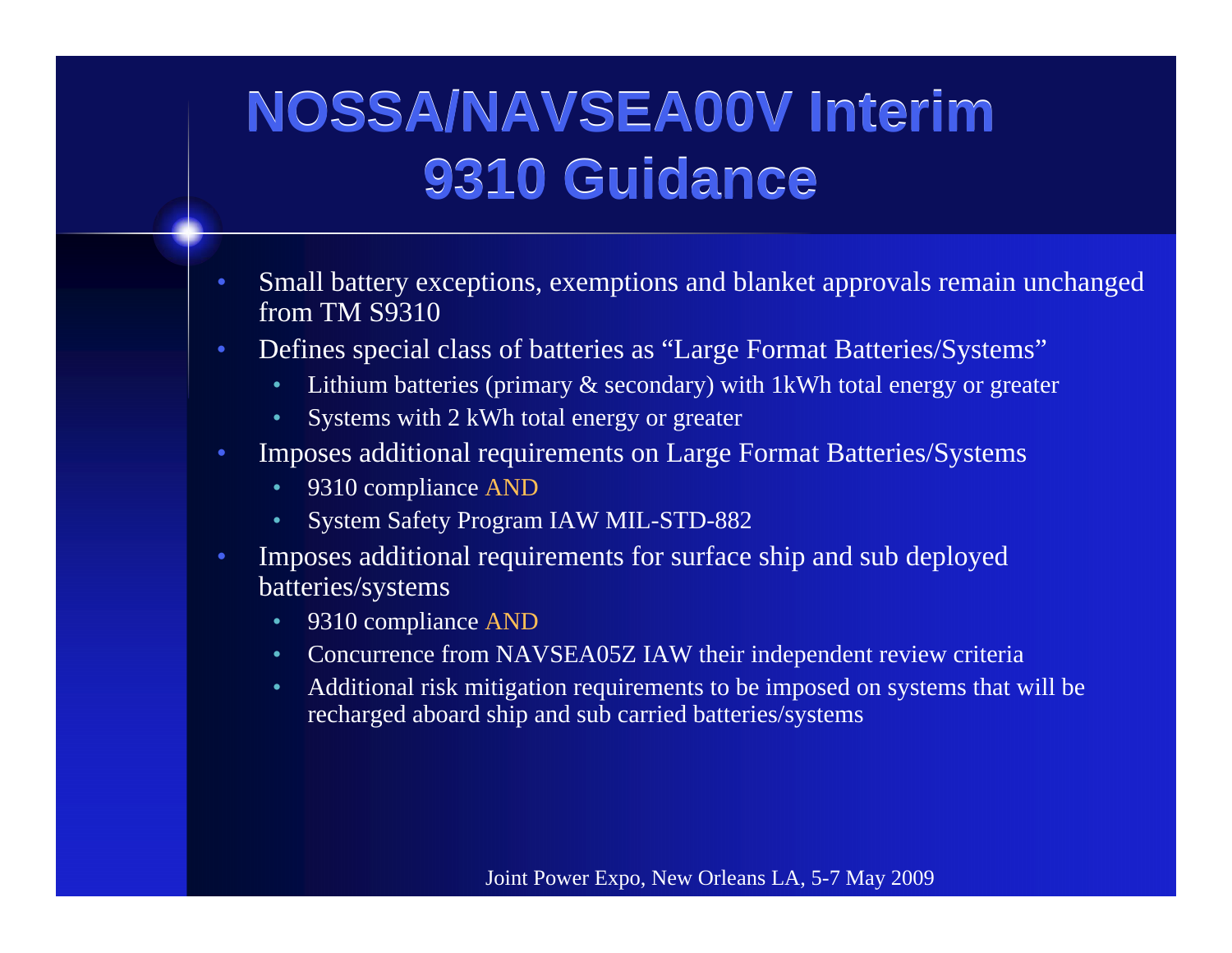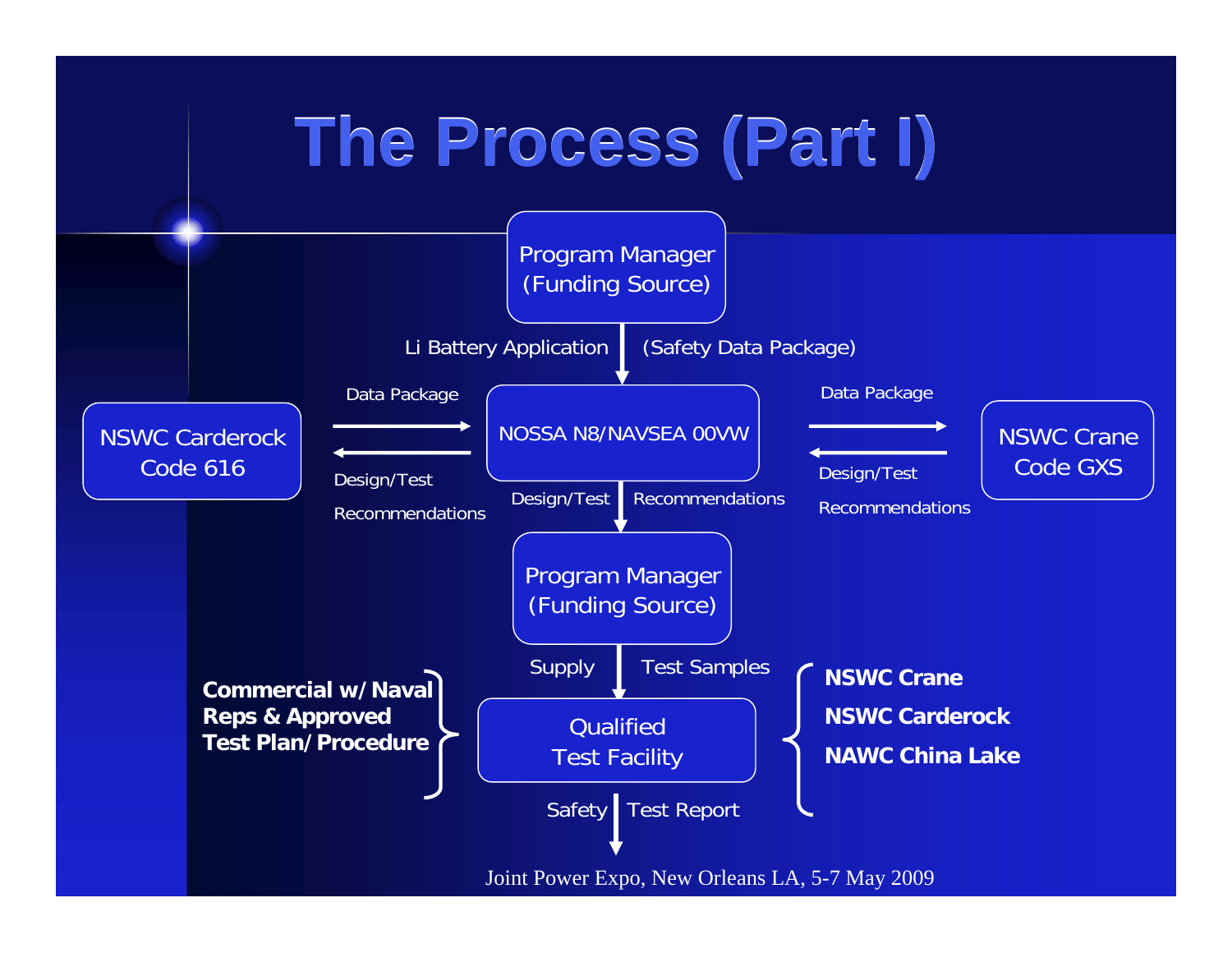## **The Process (Part II) The Process (Part II)**

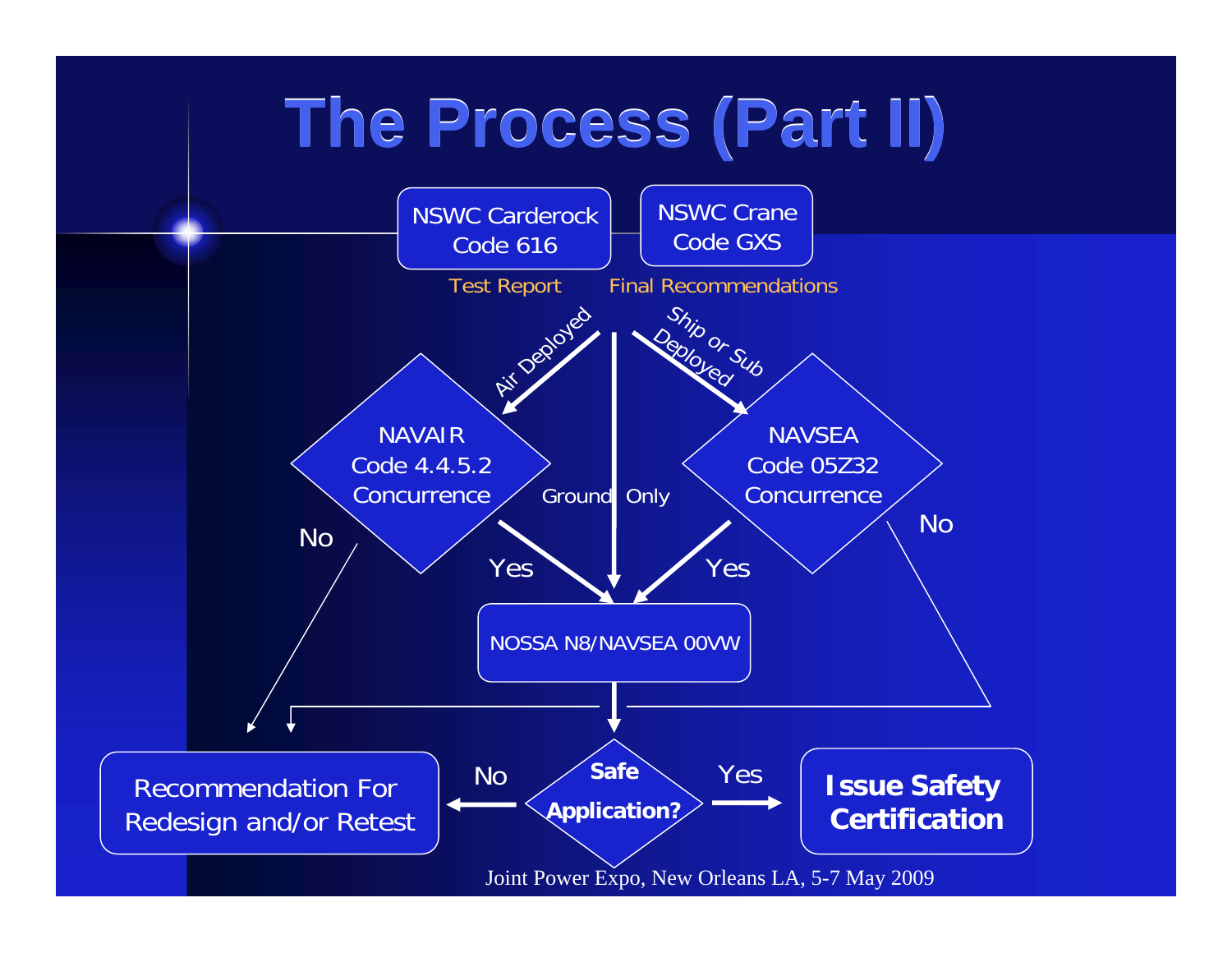#### **Independent Navy Safety Independent Navy Safety Review Processes Review Processes**

- Lithium Battery Safety Review
- Weapon Systems Explosive Safety Review Board (WSESRB)
- TEMPALT or SHIPALT
- PMS399 Authorization for Submarine Stowage, Transport & Deployment from DSS

#### **Each Process has Individual Criteria for Applicability**

Joint Power Expo, New Orleans LA, 5-7 May 2009

ч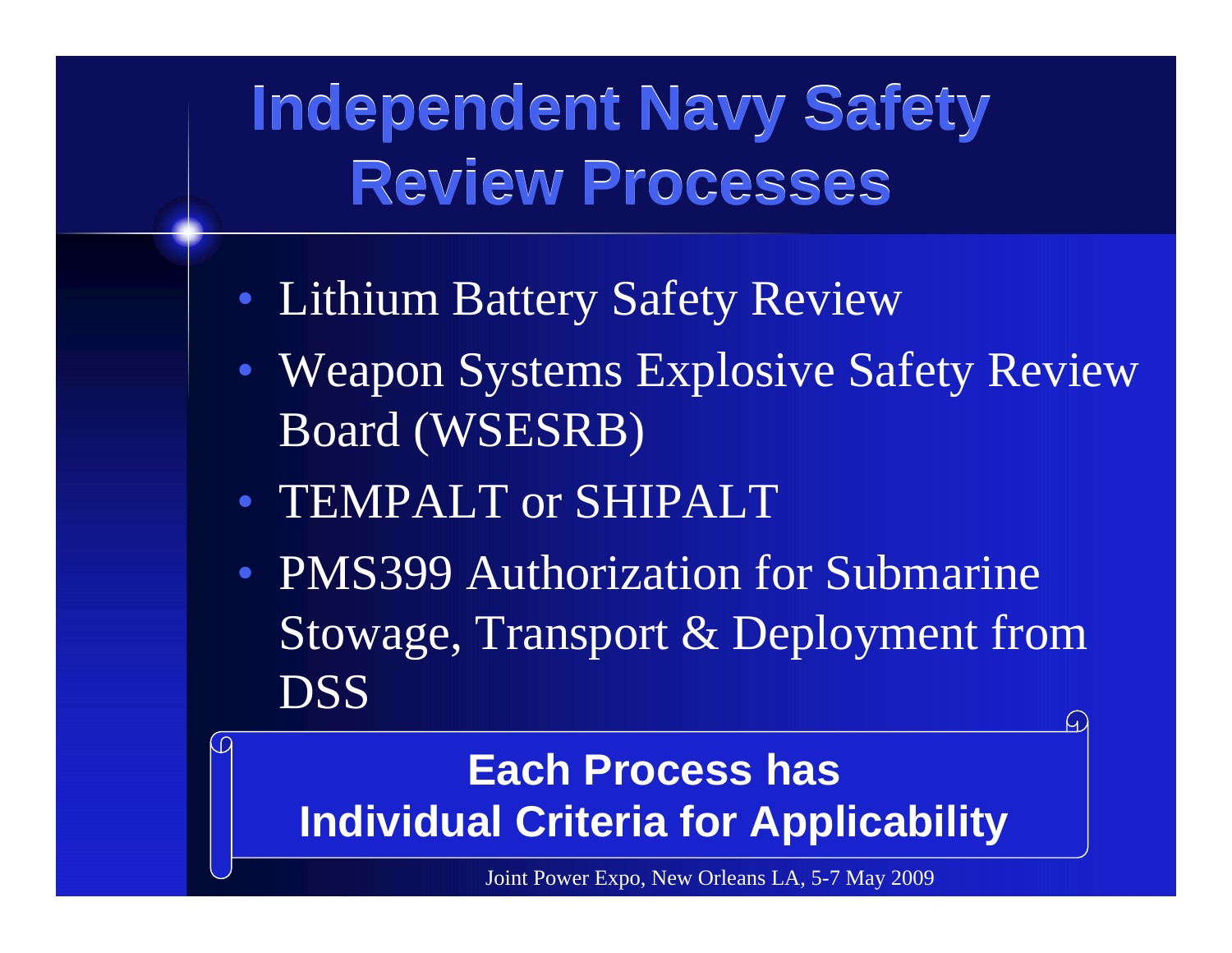#### **The "Bible": NAVSEA TM-S9310-AQ-SAF-010 The "Bible": NAVSEA TM-S9310-AQ-SAF-010 of 19 Aug 2004 of 19 Aug 2004**

- Lays out the details we will cover today
- Includes "Pass Fail" criteria listed by deployment platform but offers case-by-case determination
- Intended to Over Test to Find the Real Worst Case Scenario
- Final Recommendations Come from Results
	- Acceptable for Application
	- Redesign
	- Change or Limit Application
- THESE TESTS ARE SEVERE AND DANGEROUS!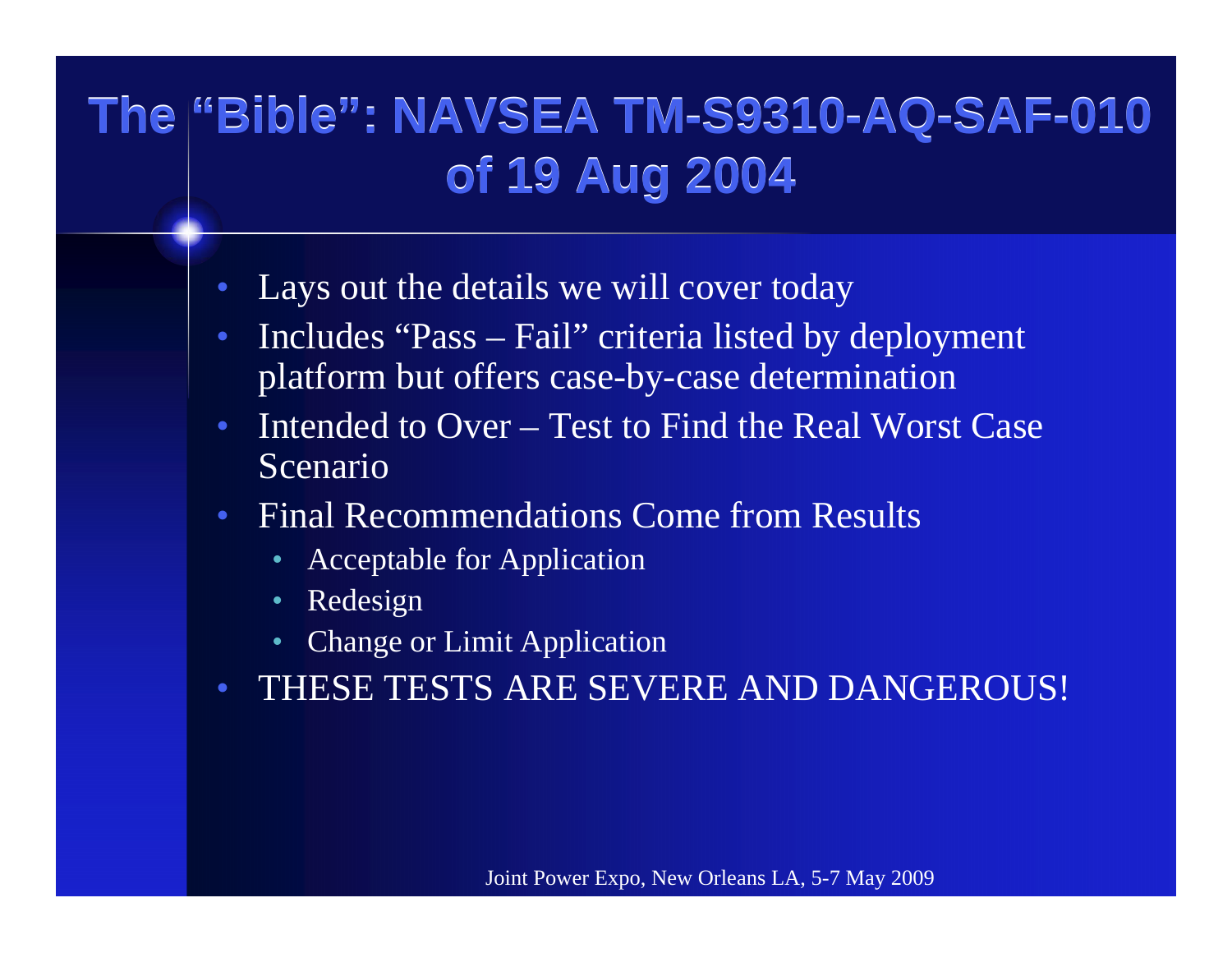## **What has to be certified? What has to be certified?**

- Any battery which contains Lithium, even if the lithium is ionized…
	- Primaries:  $Li/SO<sub>2</sub>, Li/SO<sub>2</sub>, Li/SOCl<sub>2</sub>, Li/NnO<sub>2</sub>$  $Li/CF_{v}$ ,  $Li/FeS_{2}$ , Etc...
	- Rechargeables: Li Ion, Li Metal, Even if they say it is not lithium, but they use Li somewhere
	- Thermals: If they contain Lithium
- Regardless of source even if they are sold by the U.S. Army or DLA as Mil Spec, such as BA-5590, BB-2590, etc.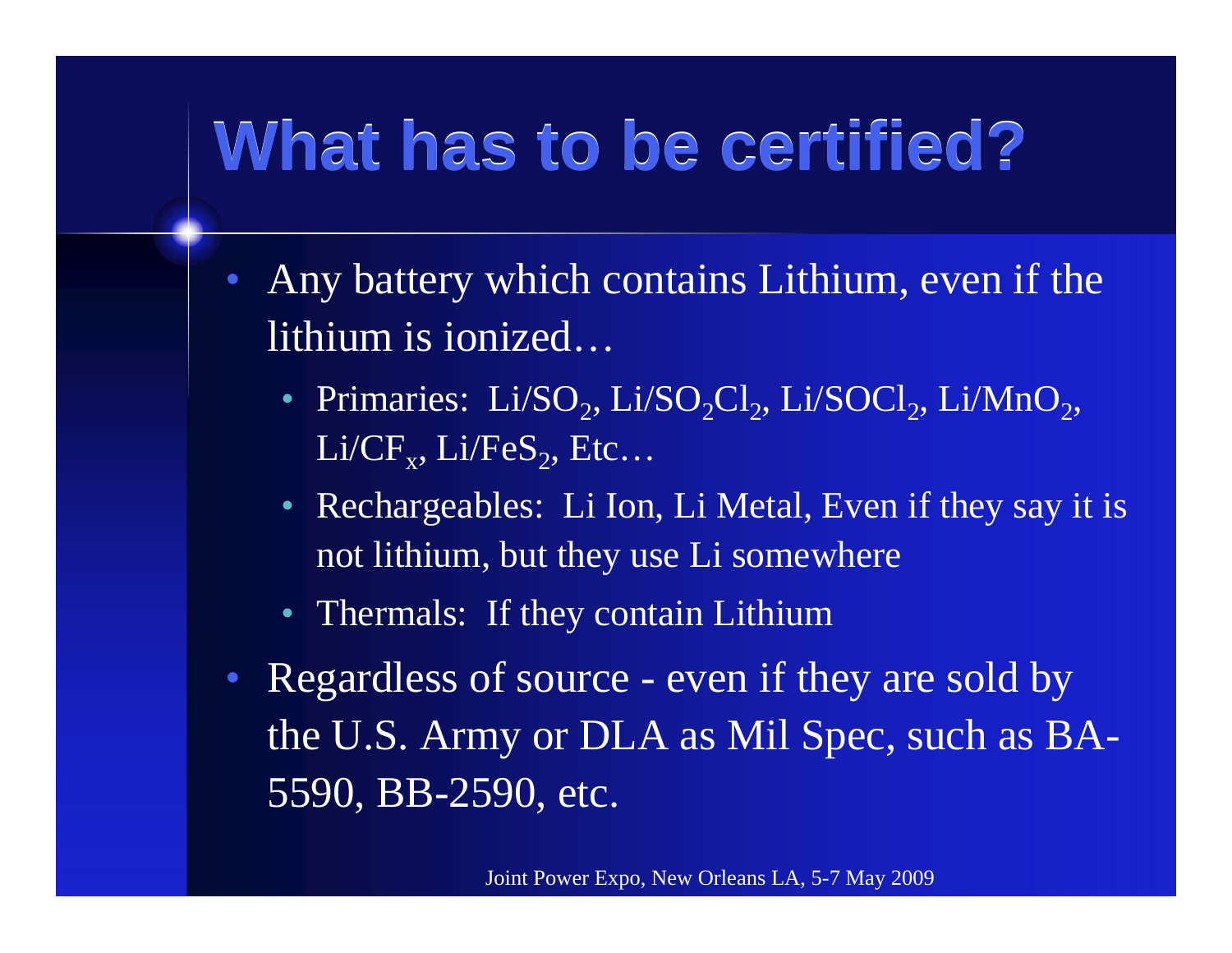# **Design Recommendations Design Recommendations**

- Smallest battery possible
- Safety devices (Fuses, Thermal Cutoffs, Diodes for Primaries, Vents, etc)
- Specific Compartment
- No Cell Mixing
- Safe Power Switch
- Hermetic Seals
- Protection from Shorting
- Protection from Inadvertent Activation ( Reserve & Thermal)
- Shorted Initiated Leads (Reserve & Thermal)
- Protection from inappropriate chargers (Rechargeable)
- Balancing (Rechargeable)
- $Etc...$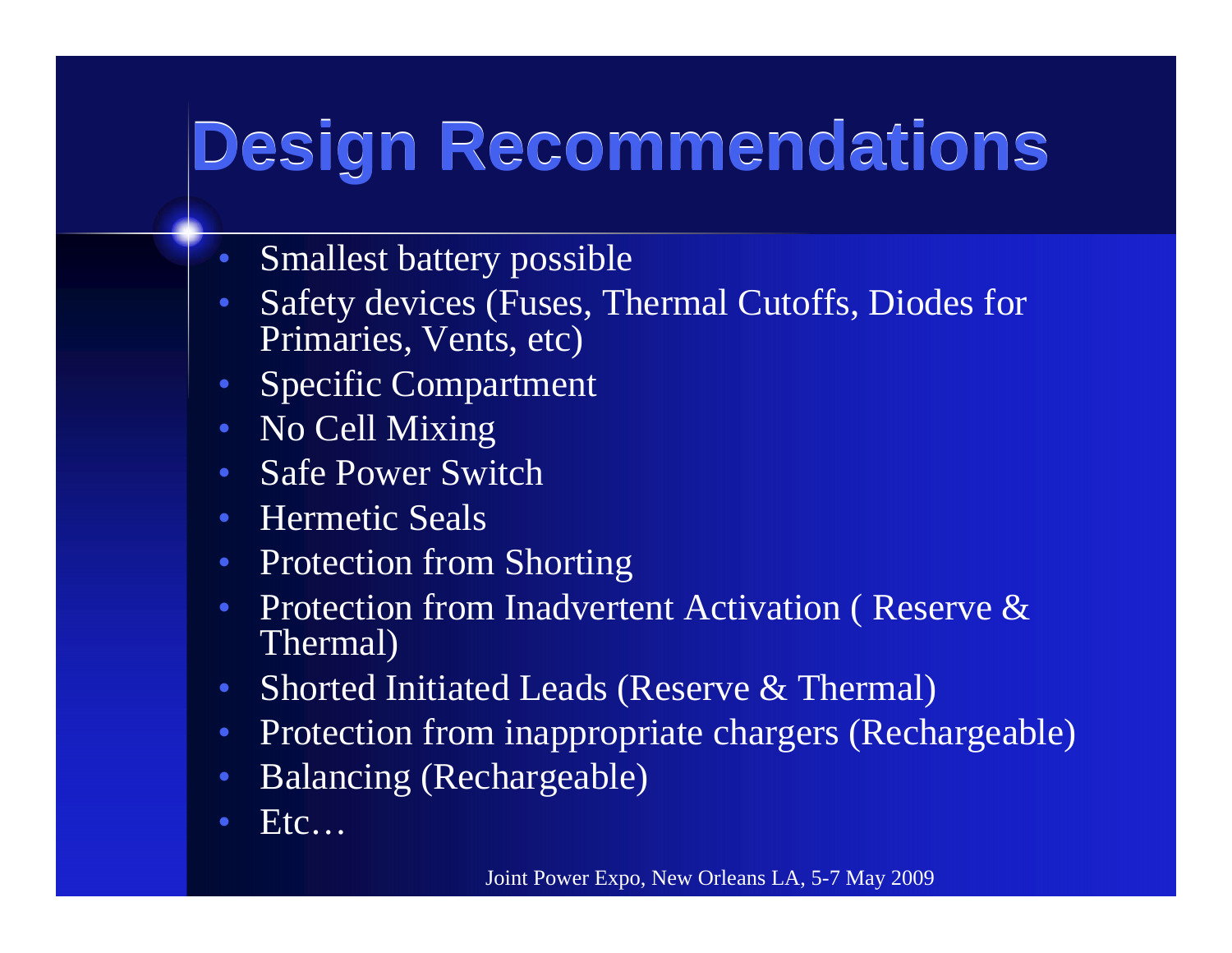## **Other Paragraphs Other Paragraphs**

- Use: info about safe use of batteries in general
- Packaging: Info on proper packaging, including reference to the 49CFR 173.185 transportation regulations
- Storage
	- Surface/Submarines approval by SEA-05Z3
	- Aircraft approval by AIR-4.4.5.2.
	- Other guidelines for various storage medium
	- Marking instructions
- Transportation
	- Surface/Submarines approval by SEA-05Z3
	- Aircraft approval by AIR-4.4.5.2.
	- DOD AFMAN24-204/TM 38-250/NAVSUP PUB 505/MCO P4030.19/DLAI4145.3
	- Civilian transport makes reference to the 49CFR 173.185, 172.101 transportation regulations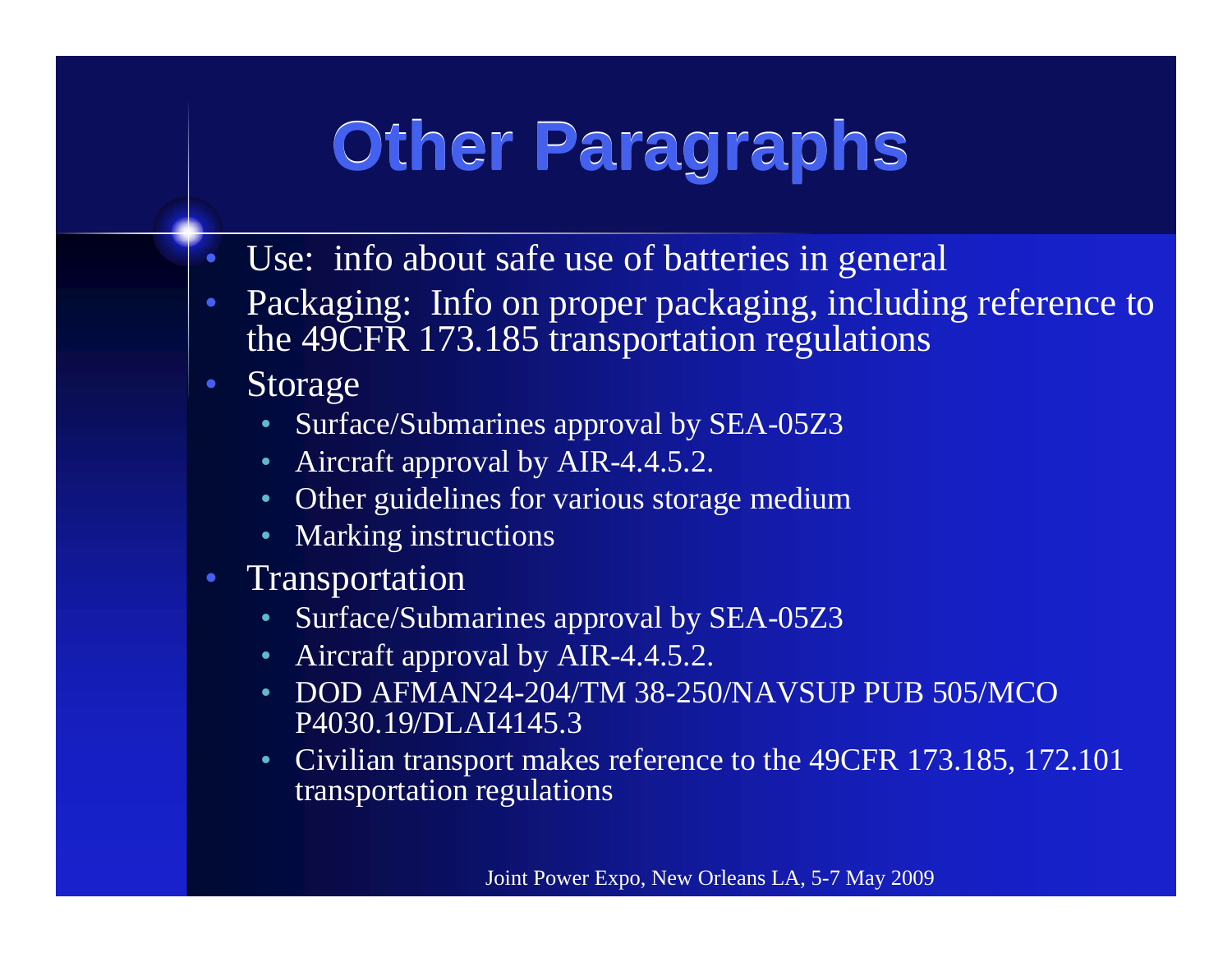# **More "Other" Paragraphs More "Other" Paragraphs**

- Disposal bring them home and dispose at DRMO, EOD if damaged or dangerous
- Emergency Response
	- Instructions for reporting
	- Instructions for leaking batteries
	- Instructions for hot or swollen batteries, venting batteries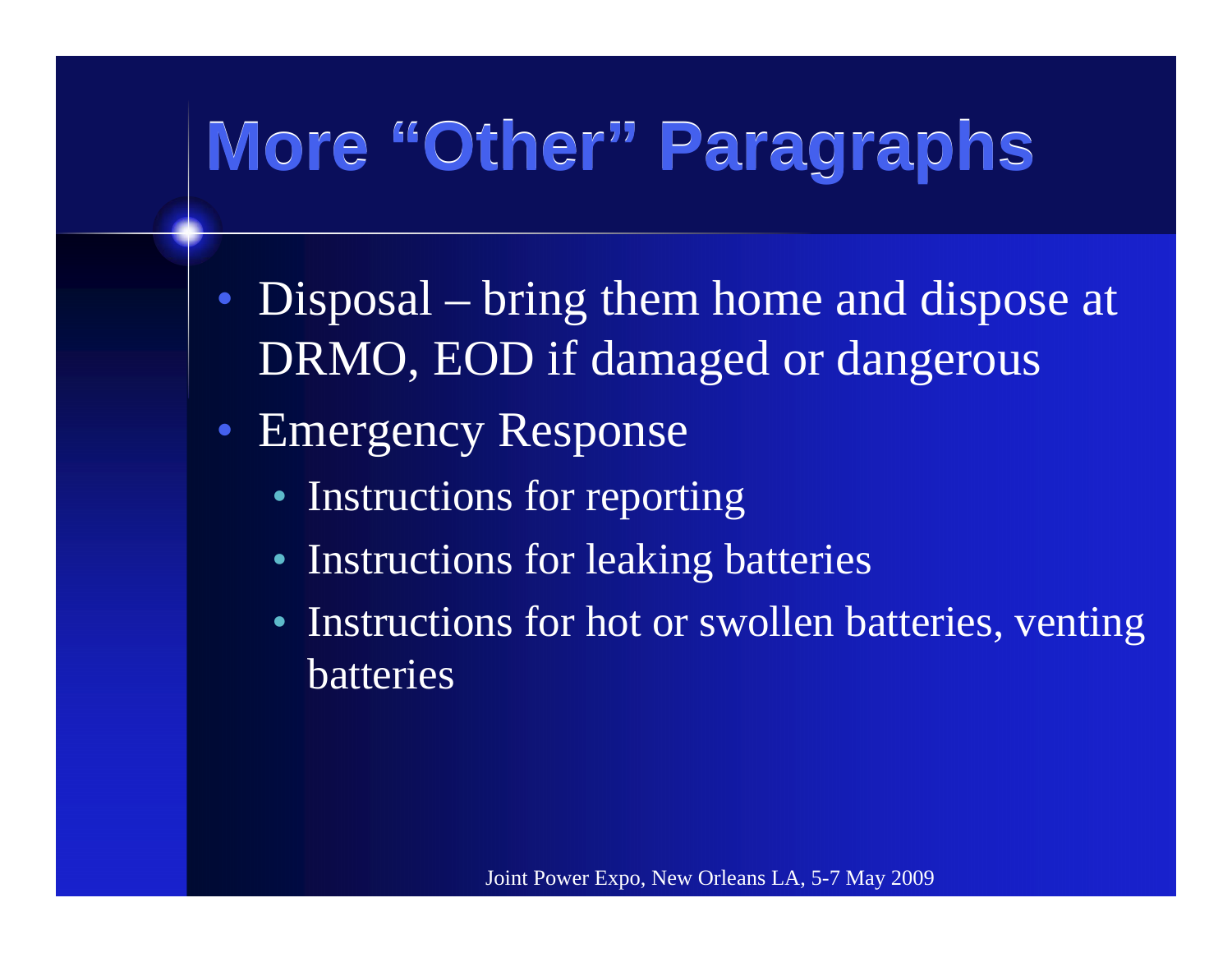## **Chapter 2 Testing Chapter 2 Testing**

- Aimed at discovery of the worst case and designing or planning to mitigate the risks involved
- Defines a Set of Tests but allows/expects Addition or Modification with Approved Plans
- Electrical Safety Device (ESD) Pass Criteria are firm; other criteria are subject to operational need, judgment of the evaluators and other factors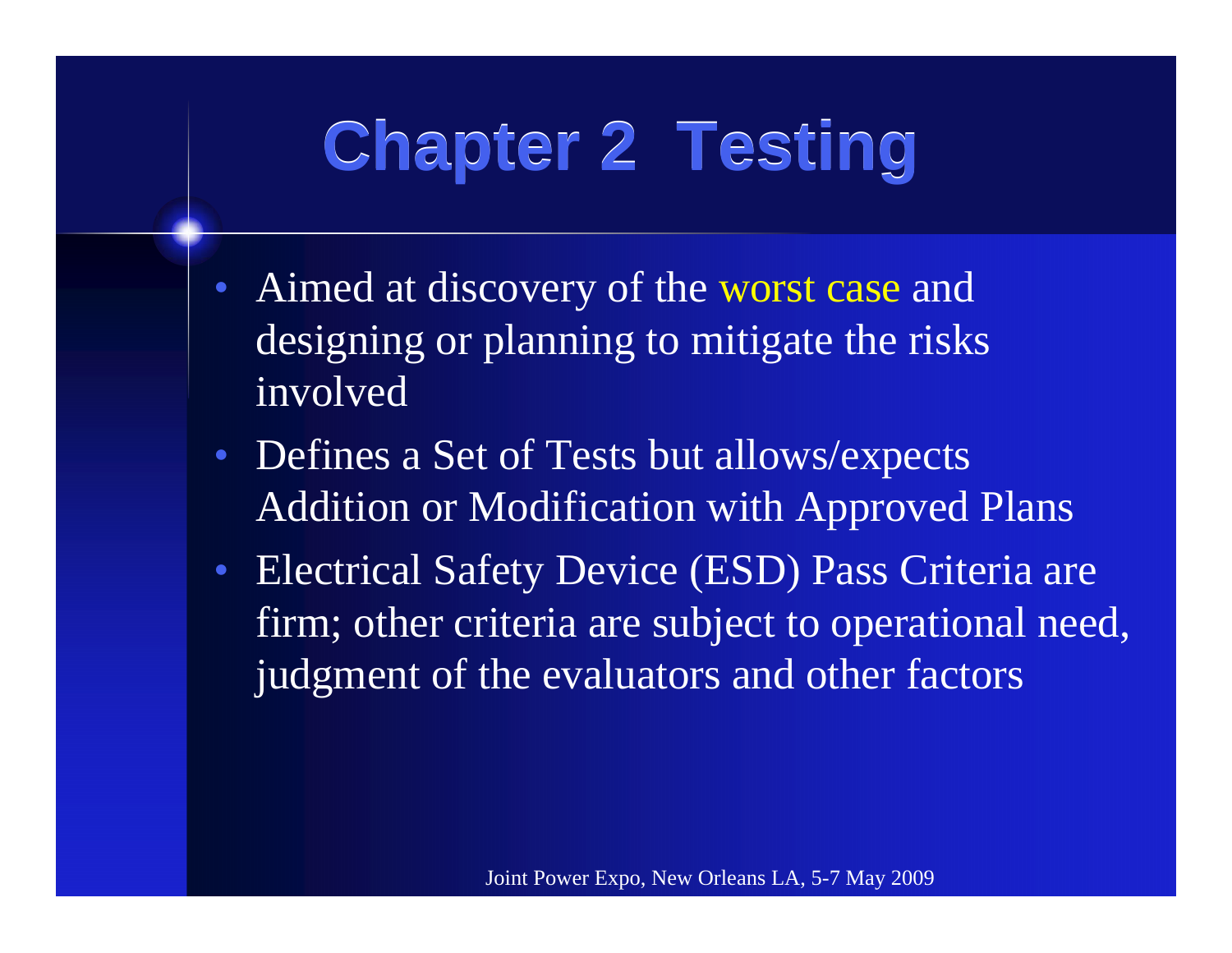| <b>Platform</b>                | <b>Criteria</b>                                                                                                                                                                      |     |                                                                                                         |
|--------------------------------|--------------------------------------------------------------------------------------------------------------------------------------------------------------------------------------|-----|---------------------------------------------------------------------------------------------------------|
| <b>Submarines</b>              | Venting of gaseous/liquid/solid materials and<br>flames outside of the test unit is prohibited                                                                                       | and | The peak pressure remains<br>equal to or below 50 % of the<br>yield pressure of the unit in             |
|                                |                                                                                                                                                                                      |     | any test                                                                                                |
| Aircraft *                     | Venting of gaseous/liquid is <b>permitted</b> .<br>Venting of solid materials and flames outside<br>of the test unit is <b>prohibited.</b> Rupture of the<br>test unit is prohibited | and | The peak pressure remains<br>equal to or below 50 % of the<br>yield pressure of the unit in<br>any test |
| <b>Surface</b><br><b>Ships</b> | Venting of gaseous/liquid/solid materials is<br>permitted. Venting of flames outside of the<br>test unit is <b>prohibited.</b> Rupture of the test<br>unit is <b>prohibited</b>      | and | The peak pressure remains<br>equal to or below 50 % of the<br>yield pressure of the unit in<br>any test |
| Land                           | Venting of gaseous/liquid/solid materials and<br>flames is <b>permitted</b> . Rupture of the test unit<br>is prohibited                                                              | and | The peak pressure remains<br>equal to or below 50 % of the<br>yield pressure of the unit in<br>any test |
| <b>Unsafe</b>                  | Rupture of the test unit                                                                                                                                                             | or  | The peak pressure exceeds<br>50 % of the yield pressure of<br>the unit in any test                      |

\*See notes on aircraft application in the Manual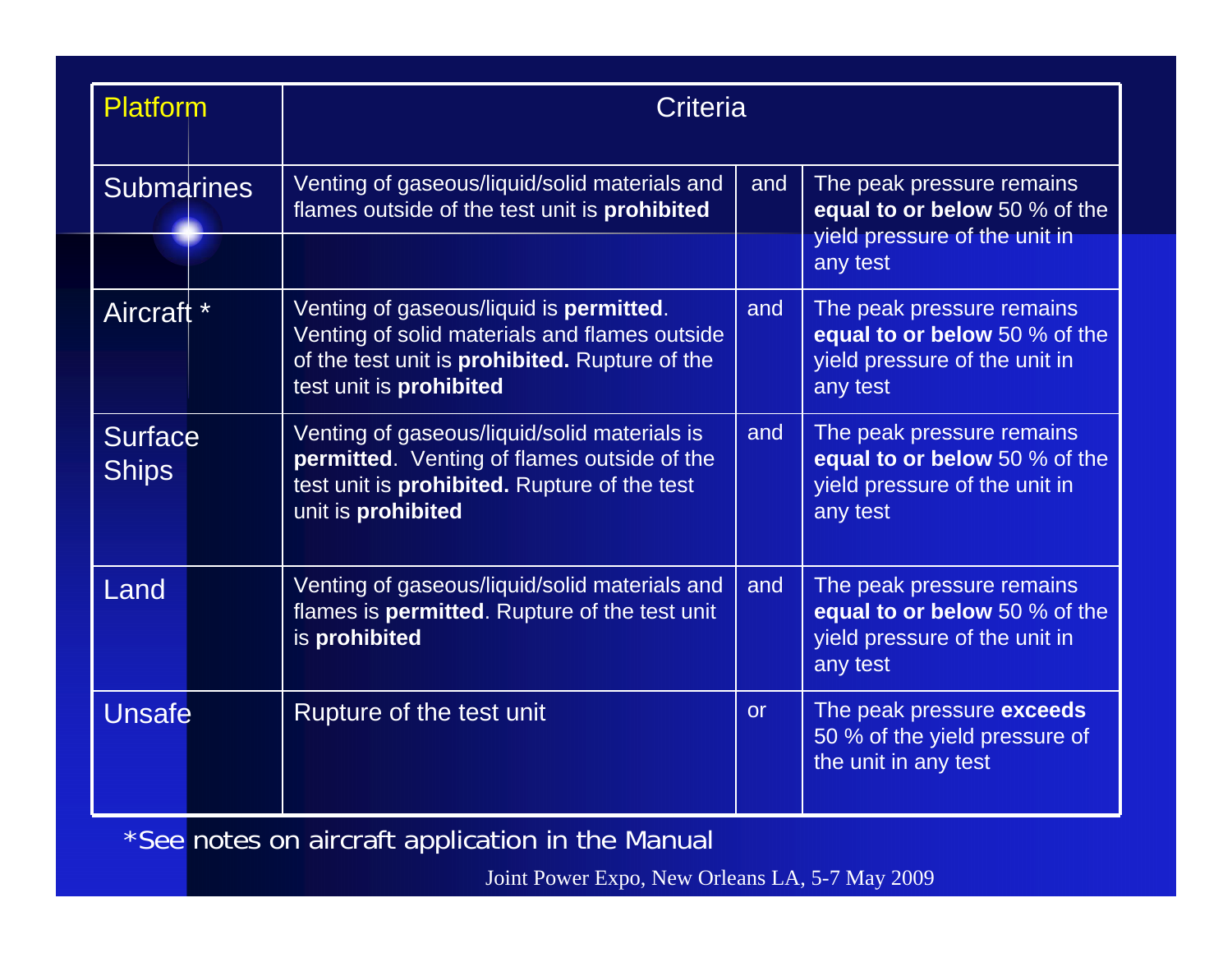## **The Tests (Generally) The Tests (Generally)**

- Electrical Safety Device (ESD) making sure the devices work
- Most other tests are conducted without battery-level safety devices (wsd)
	- Discharge and Reversal wsd reactions due to poorly balanced electrochemistry
	- Short Circuit wsd reactions due to overheating
	- High Temp (500 $\rm ^oC$ ) reactions when internal constituents melt
	- Abusive Charging wsd on primaries looking for reaction to lithium plating and run-away; on secondaries imposing abusive charging voltage
	- Physical Abuse Shock, Vibe, etc.
	- Cycling of Rechargeables reactions due to aging and use
- Voltage, Current and temperature data and video are collected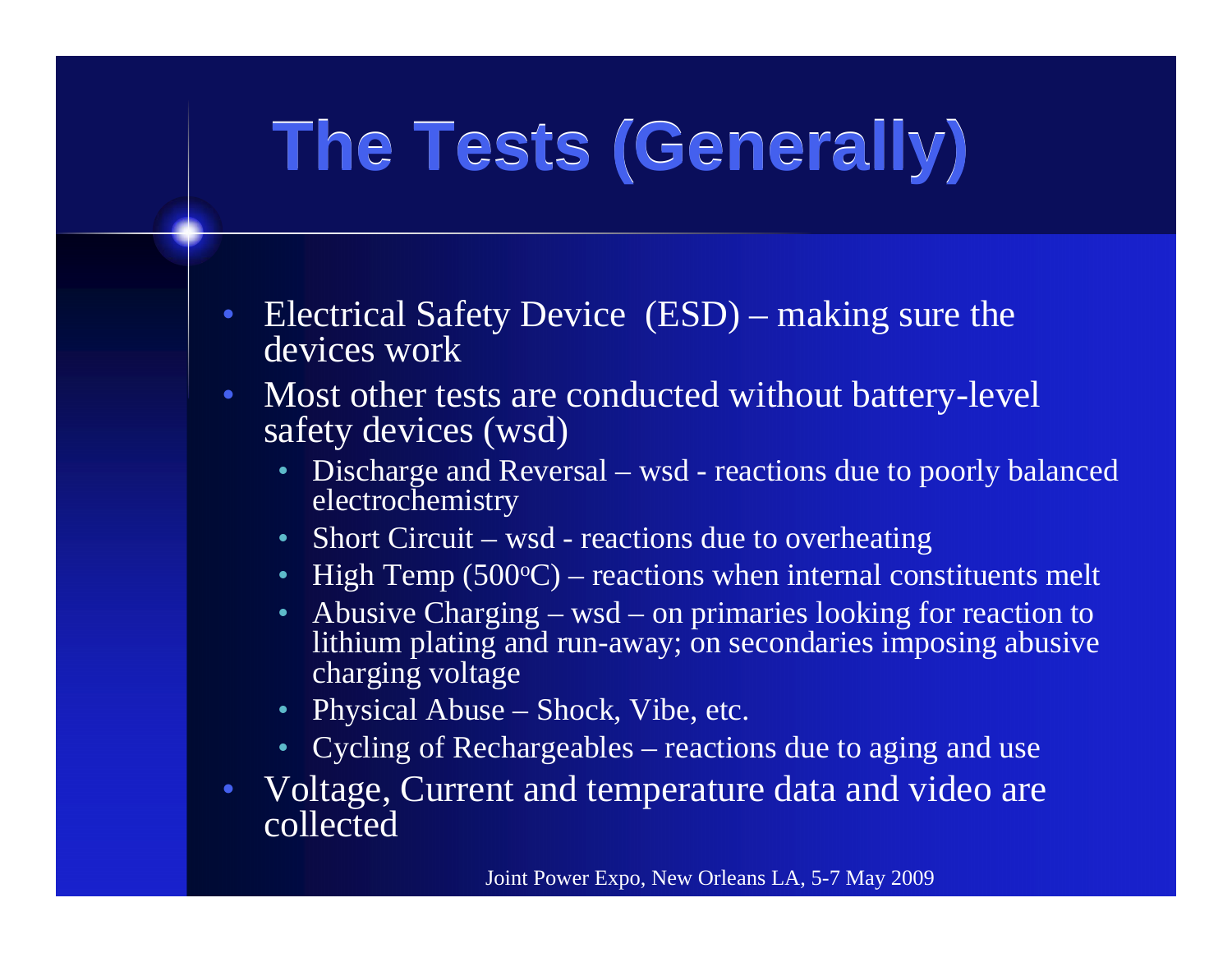## **Results are Spectacular! Results are Spectacular!**

- Fires, Flames and Smoke!
- Sometimes things move around...
- Video is the best way to show it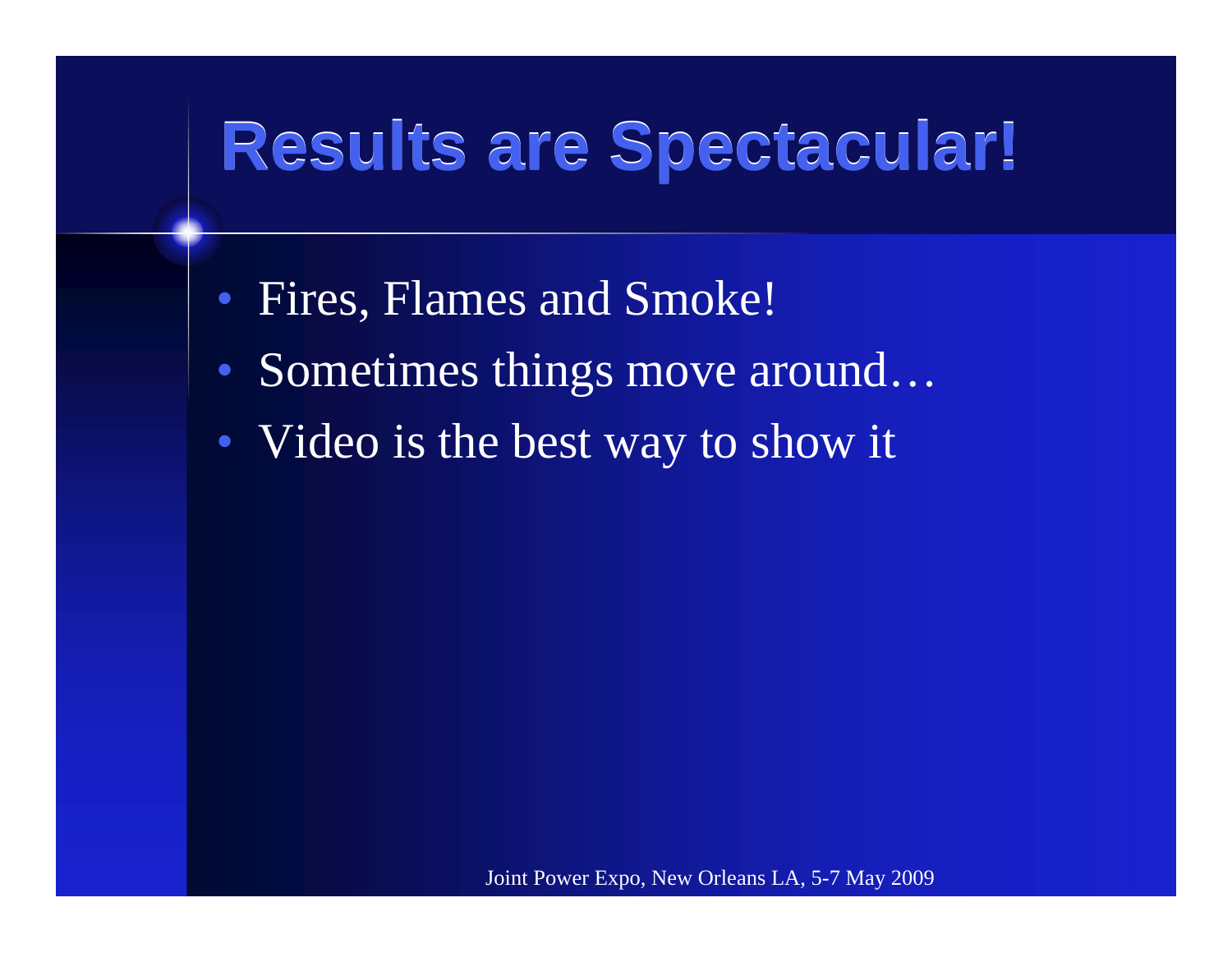## **Overcharge/Propagation Test of Overcharge/Propagation Test of Li Ion Cells Li Ion Cells**

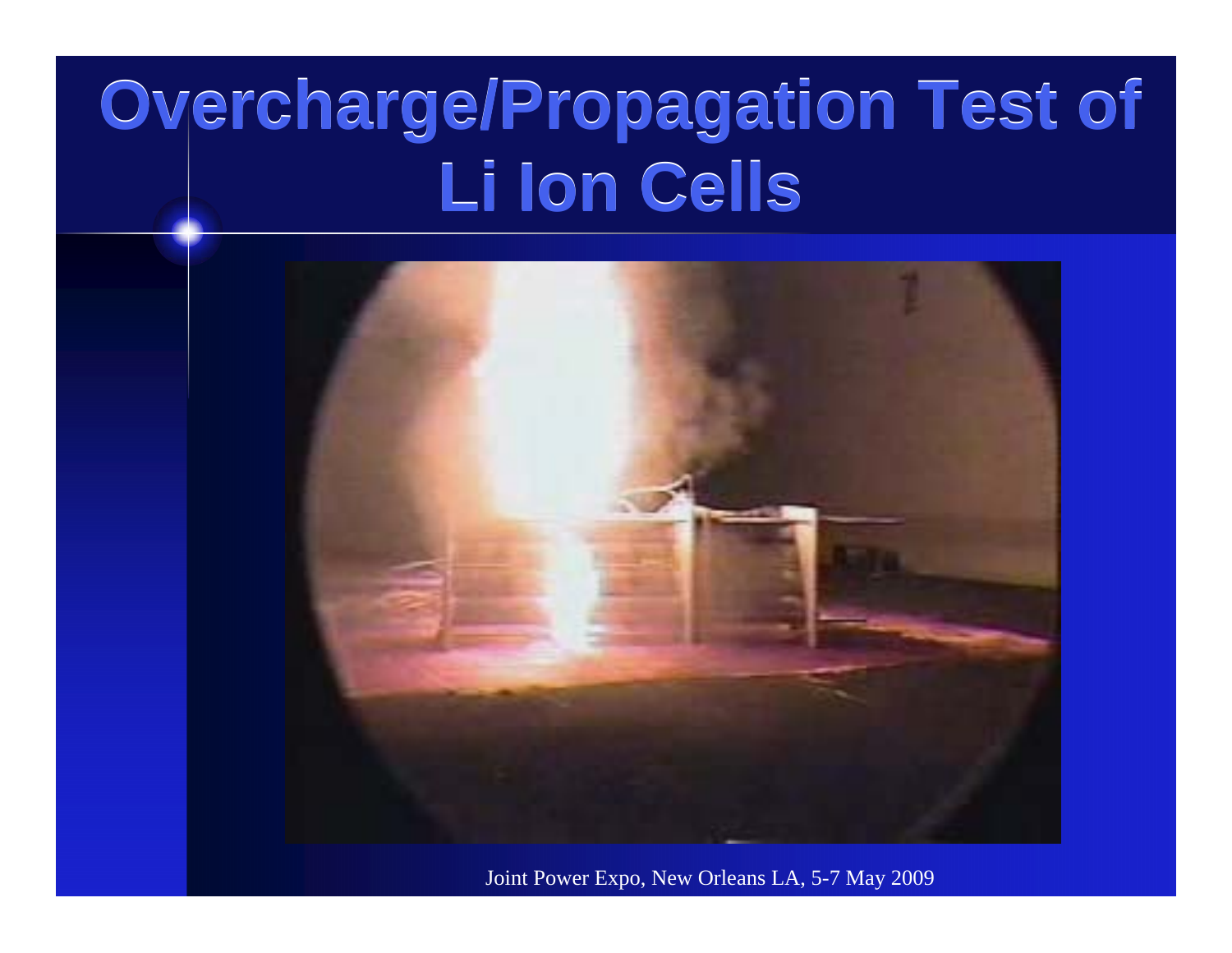## **Overcharge/Propagation of Overcharge/Propagation of Lithium Ion Cell Lithium Ion Cell**

Cinepak decompressor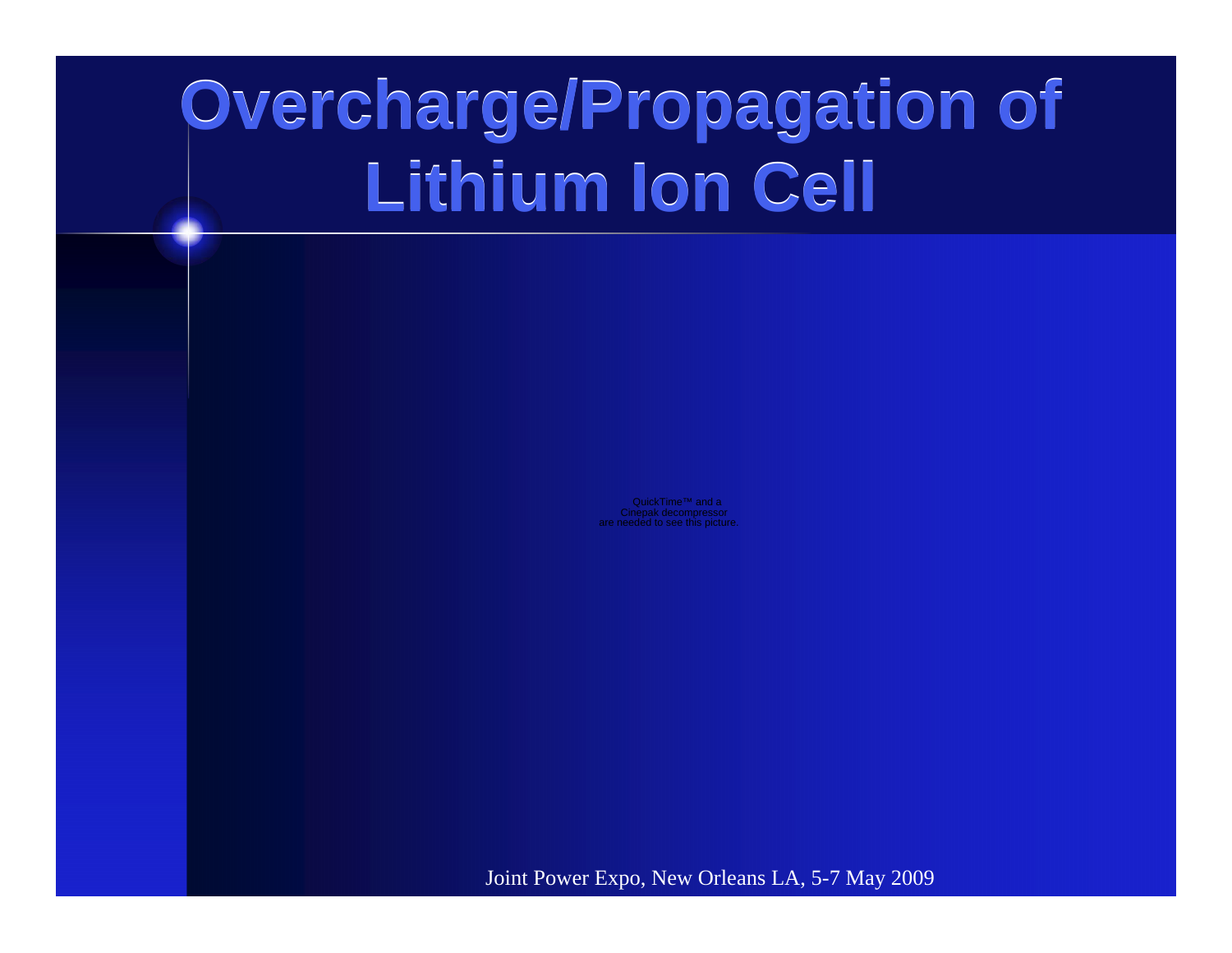#### **Thermal Abuse of Lithium Ion Thermal Abuse of Lithium Ion Battery Module Battery Module**

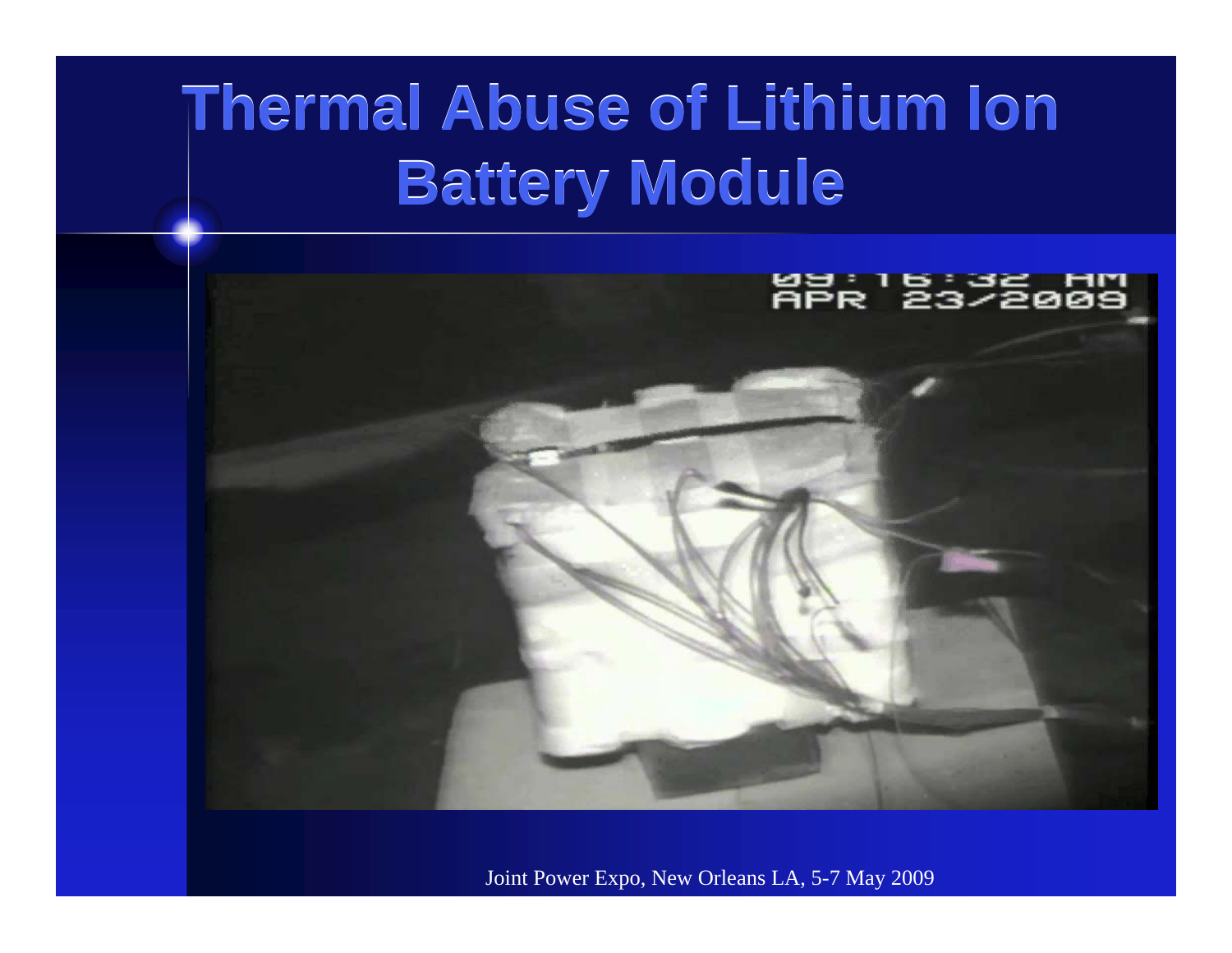### **Results in the Field Shouldn't Be! Results in the Field Shouldn't Be!**

- The testing is tough!
- The testing creates misunderstandings among the uninformed (IT FAILED!!!!)
- The testing has brought a great deal of understanding to the safe use of lithium batteries in the Navy, and other Services
- A lot of lessons learned
- Roles for the whole team in order to be successful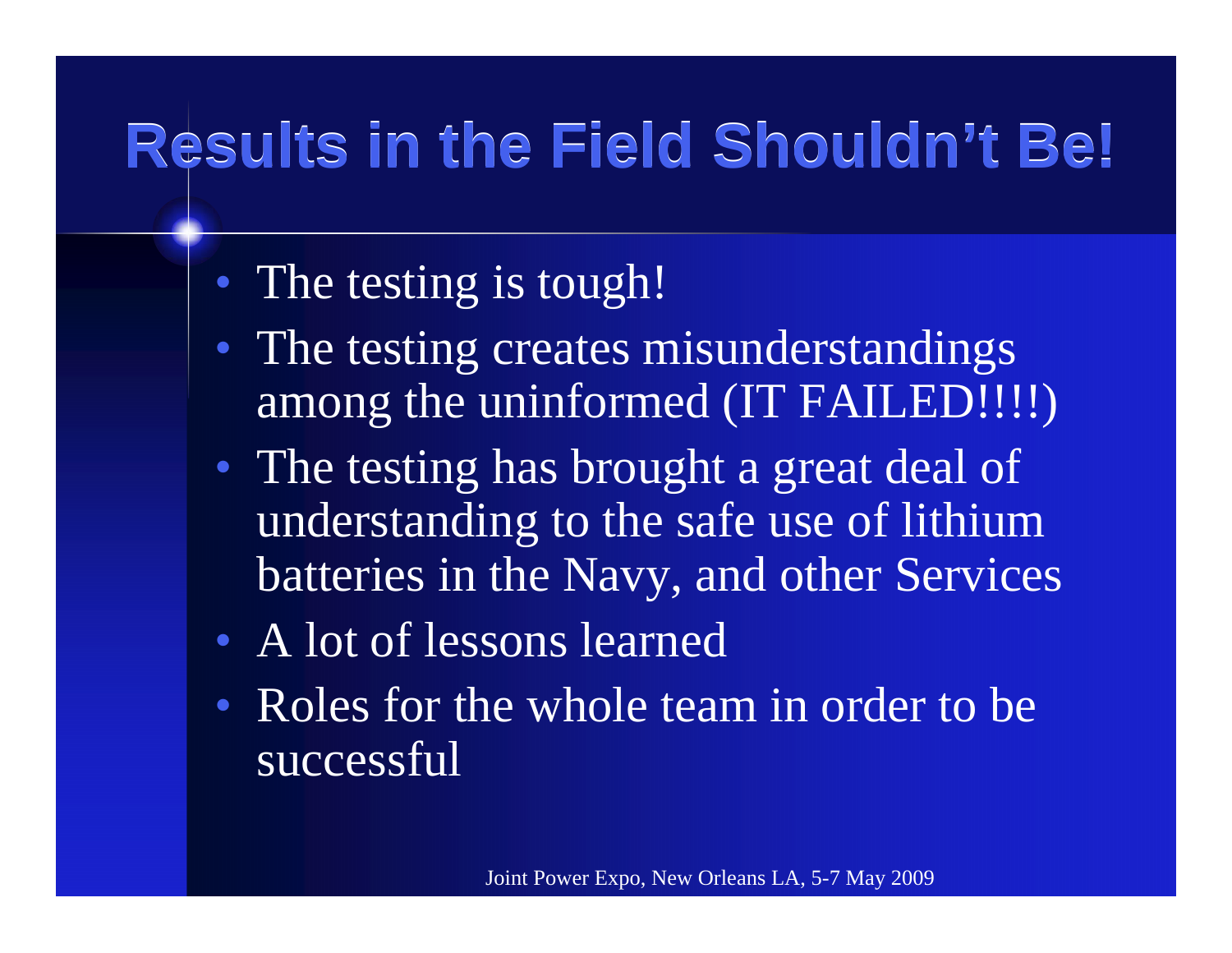### **Lessons Learned Lessons Learned**

- Only use lithium batteries when they are required to meet the mission
- Early communication between design agents and certification authorities is critical
- Consider safety in all aspects of the battery (and system) design
- Plan for time and funds to address safety
	- Cost & schedule increase with size and complexity of design
	- Utilizing an existing, certified battery design can save time and money